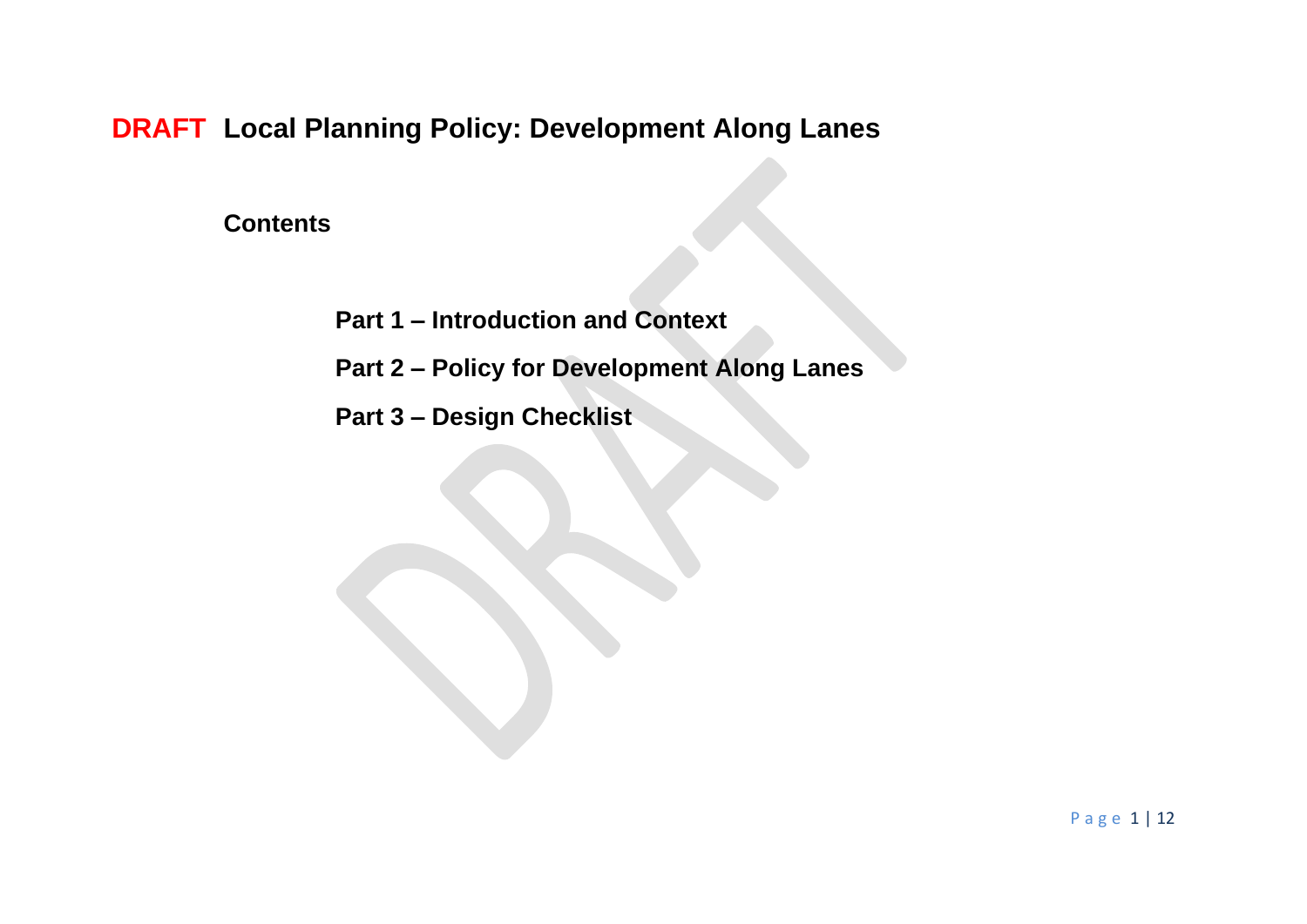# **Part 1 – Introduction and Context**

### **1. Overview**

This document provides planning and design parameters for development along established lanes within the **City Centre,** part of the **Albyn Place / Rubislaw conservation area**, and for new development along lanes in **masterplanned areas**. This document provides policy advice for the creation of residential mews buildings in these areas, although the forms of development advocated may also be appropriate for a range of other uses, if demonstrated as being in accordance with the Aberdeen Local Development Plan.

### **1.1 Definition of a Lane**

A lane is a narrow-shared surface road or vehicular passageway with well-defined boundaries on opposing sides, usually formed by high walls, hedges or fences. The lane's built characteristics are its relative narrowness, its shared surface, its ability to accommodate a vehicle's width and its well-defined edges. In order to redevelop along a lane, or to design a new one, reflecting these basic characteristics in design solutions is crucial to creating, or maintaining, a positive sense of place.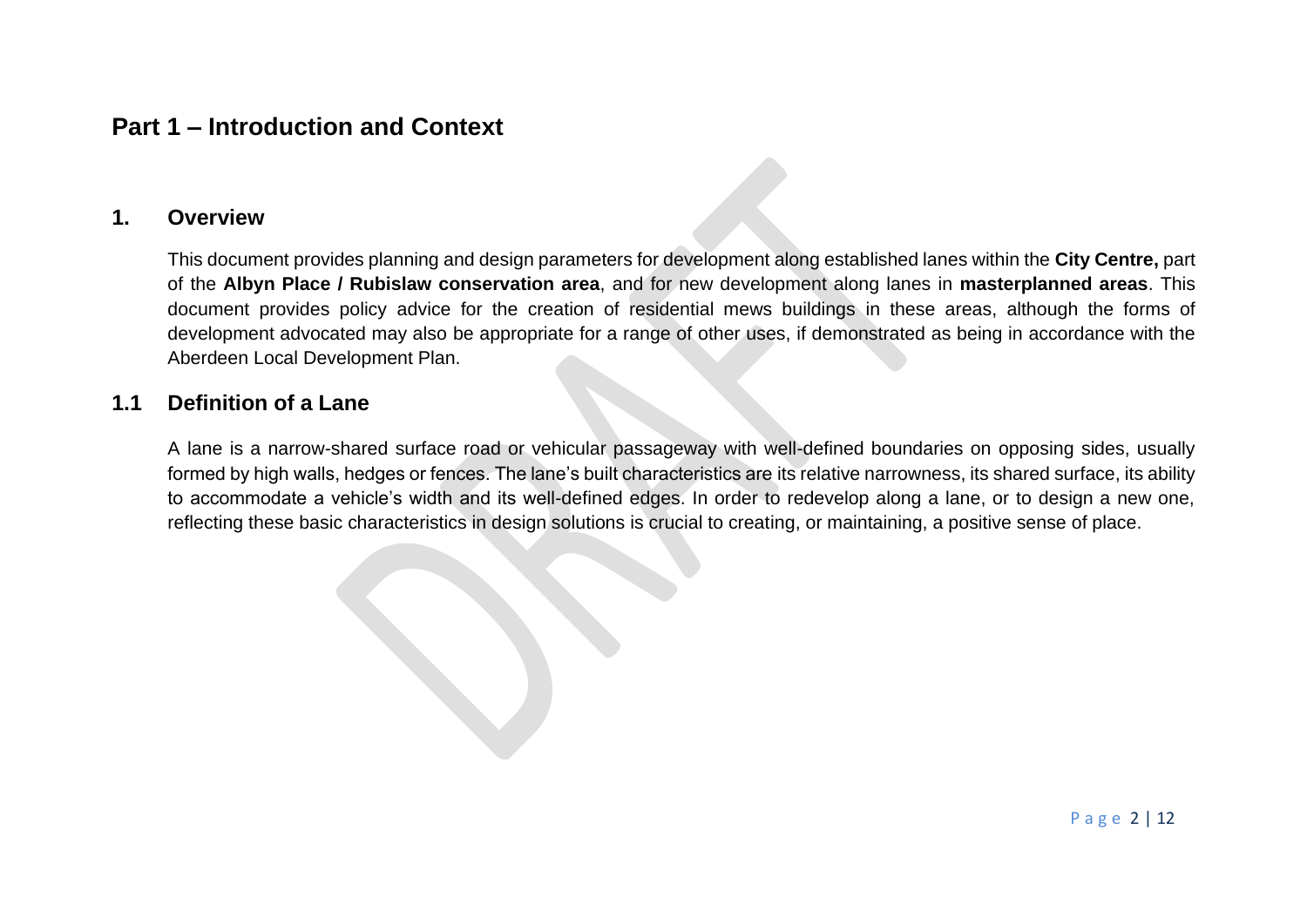## **1.2 Planning for Diversity in City Living**

- 1.2.1 The recent supply of 21st century purpose-built office accommodation within Aberdeen is driving an increase in historic property in the city centre, inner city and West End, originally built for residential use but later converted for office accommodation coming onto the open market. As part of this context of change and adaption, a policy direction on the sympathetic remodelling of these buildings, their curtilage and feus is necessary in order to propose new high-quality development in these valued locations.
- 1.2.2 Close proximity to shops and local services, coupled with a strong architectural legacy, means that the city centre and its surrounding areas present attractive sustainable opportunities for quality residential redevelopment. Increasing the residential population by providing a greater dwelling choice in a safe well-connected environment should appeal to a wide spectrum of people and support greater diversity and urban intensity of the city centre. This trend comes at a time where Aberdeen City Council is enabling the recommendations of the City Centre Masterplan and investing in the amenities and place quality of the city centre as the premier destination for the City Region.
- 1.2.3 The transition from office to residential use is a growing trend within the conservation areas of Bon Accord Crescent / Crown Street, in the city centre city. The trend is likely to reach into the core of the Albyn Place / Rubislaw conservation area, the "West End Office Area" within the Aberdeen Local Development Plan 2017 (Policy B3), where high profile businesses continue to benefit from high quality granite frontages giving prestige kerb appeal coupled with the attractiveness of planned townscapes, accessibility and proximity to the city centre.
- 1.2.4 As demands and uses change and more historic properties become available, the forms of development proposed, and the quality of amenity they provide, should support the objectives of high-quality residential property within the designated area. Sites in areas out-with the area covered by this document are not precluded and will be subject to evaluation based upon on their merits.
- 1.2.5 The parameters provided in this advice are also applicable to development along new lanes within masterplanned areas where lane characteristics should from part of a well-designed hierarchy of a place and movement network, and where a greater range of different dwelling types provides choice and improves whole–life options for the creation of sustainable communities.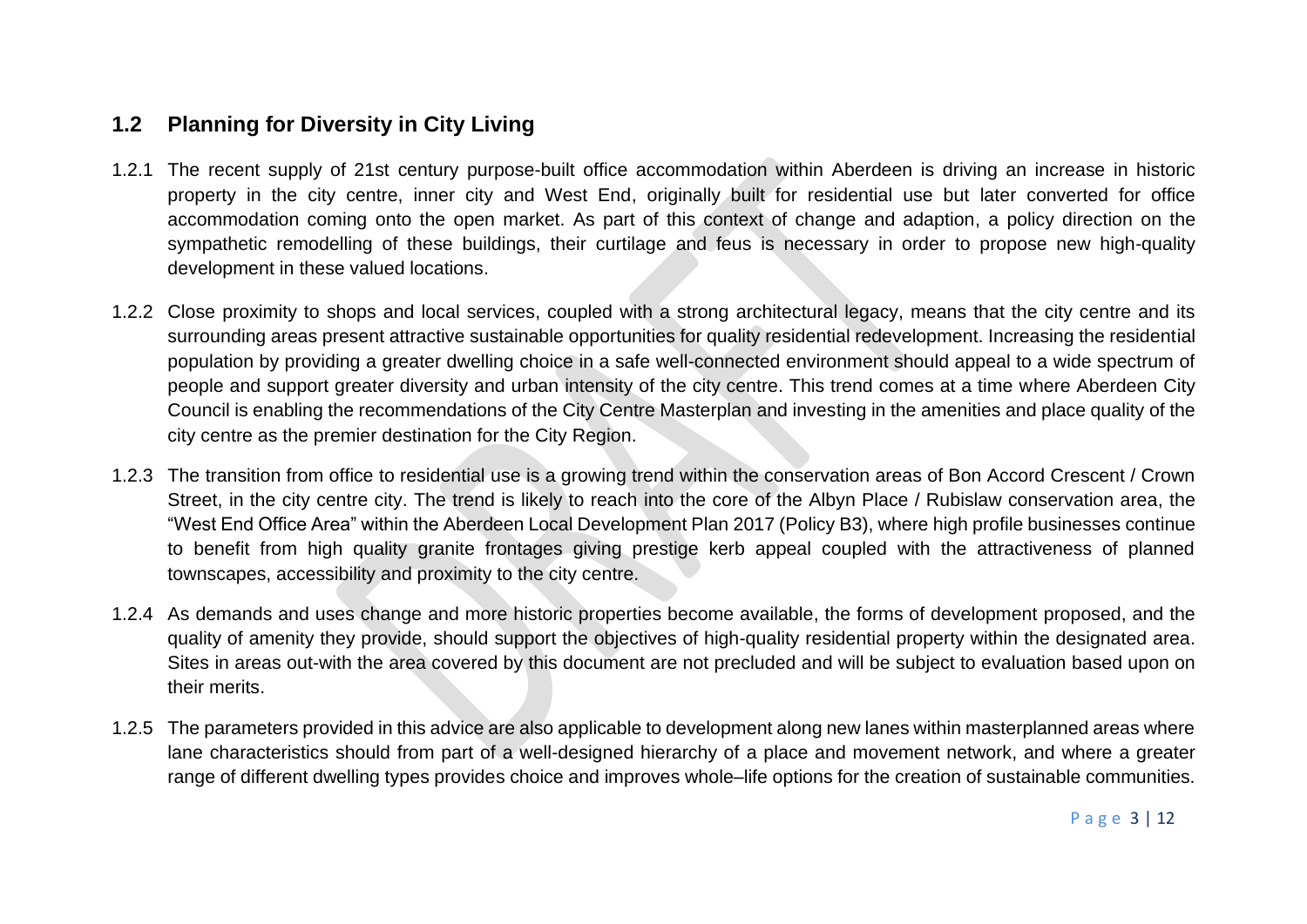## **1.3 Historic Lanes and Mews Buildings**

- 1.3.1 Lanes have always been part of the urban development of Aberdeen as a necessary means of servicing a larger planned network and their use can be traced back to medieval times. In the Georgian period the planned urban environment was organised to reflect social hierarchies with people and uses segregated according to social class and use hierarchy. Historically, the grandest of properties would have the lane at the rear of the feu edged with a mews building, being two-storey and accommodating carriages, horses, general storage and sometimes with living accommodation above. Today there are remnants of mews buildings along Bon Accord Crescent Lane, Albyn Lane and Queens Lane North and South, however many have been lost to the demands of in-curtilage car parking and by the time the greater part of the West End was complete mews buildings were no longer required for their original purpose.
- 1.3.2 In the second half of the 20<sup>th</sup> century some retained mews buildings were adapted as dwellings whilst typically the primary building on the feu was converted to office accommodation or subdivided into smaller dwellings. Mews buildings today, either as a reworked existing, or new building, remain as an appropriate form of small-scale development in the 21<sup>st</sup> century both within historic and newly planned areas. They offer the opportunity to have an attractive home close to amenities and whose form, of relatively small-scale living, gives an attractive contrast and diversity to the surrounding properties, and when grouped together should foster a strong sense of community.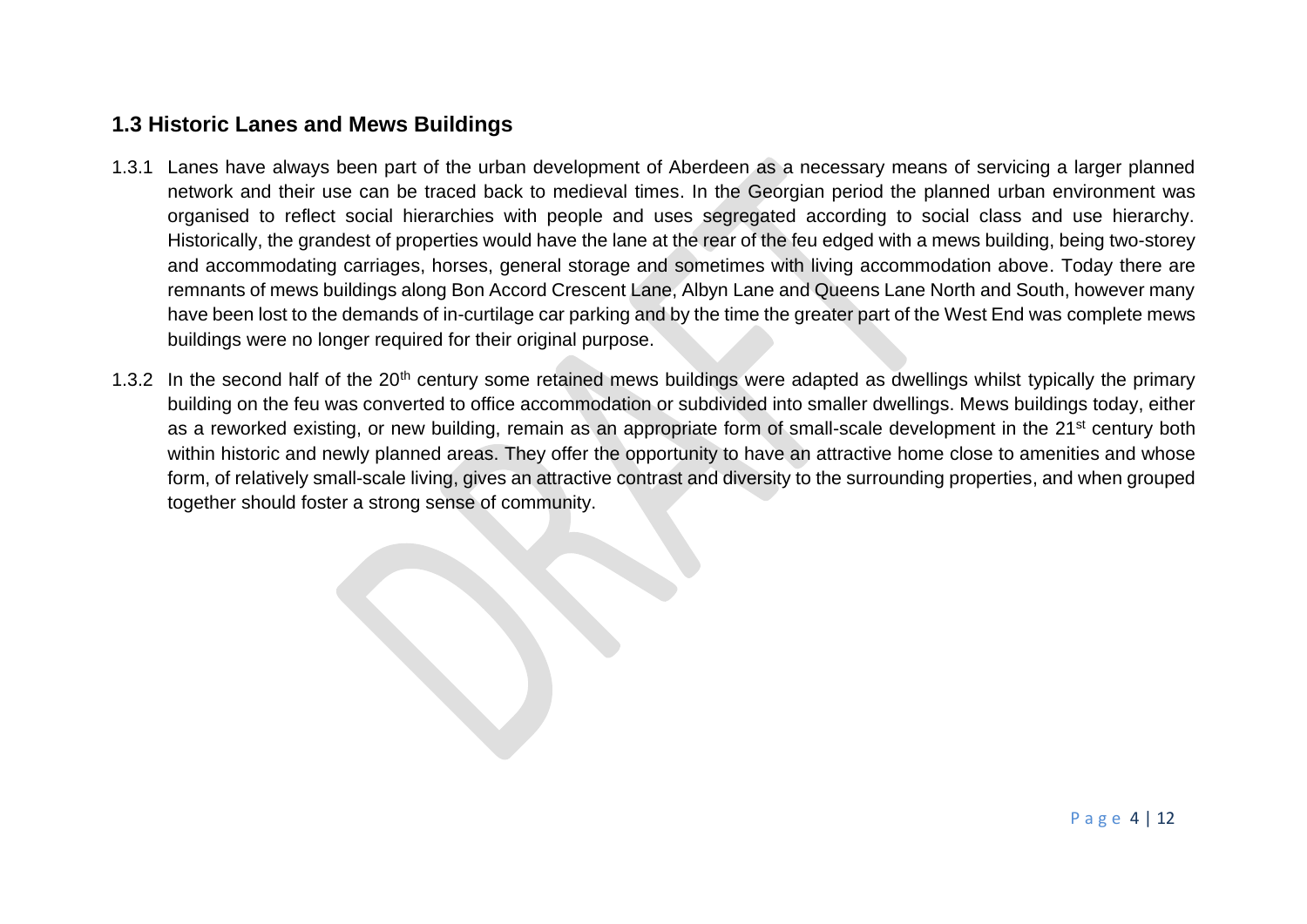## **1.4 Development in Conservation Areas and Historic Properties**

- 1.4.1 For some time the accepted approach to maximising floor areas within an historic building, curtilage or conservation area has been to extend a property to the side and/or rear with some demarcation between the old and new building fabric. Unfortunately, this approach has resulted in additions which have often been intrusive to the rear elevation, which not only impact upon the building's fabric but also its architectural worth and its setting. This approach was developed at a time when the front elevation, as usually the most architecturally worked elevation, was regarded as significantly more important than the other elevations, which are often of a lesser architectural design quality and craftsmanship.
- 1.4.2 Within the feu of historic residential properties with a change of use to offices often allowed the on-site accommodation of car parking resulting in the loss of the rear walls of the feu and any buildings to the lane as well as significantly intensifying vehicular traffic movement along the lane.
- 1.4.3 Today there is a greater understanding and appreciation that the complete form of an historic development within its feu, and the social order reflected through architecture and craftsmanship, is just as important as the retention and preservation of the front elevation. Any addition to and beyond the original building envelope must be thoughtfully proposed to enhance the building and the feu as an entity.
- 1.4.4 To check the footprint of historic development the National Library of Scotland provides free on-line images of historic maps in addition to Aberdeen City Council's Local Studies and Archives and Historic Environment Scotland's Historic Environment Policy (HEPS) 1 is valuable in 'understanding and recognising' the important built environment.
- 1.4.5 Retain the existing built fabric and promoting new mews buildings is a way of introducing a sympathetic form of redevelopment. The form should be a responsive contemporary design to the built environment and allow existing properties to appear as originally built by reducing pressure to extend their original building envelope.
- 1.4.6 Development along lanes in a mews form is likely to be more suited to residential use, though other uses such as workspaces and small businesses may be acceptable depending upon the existing context and the demands the use would place upon it.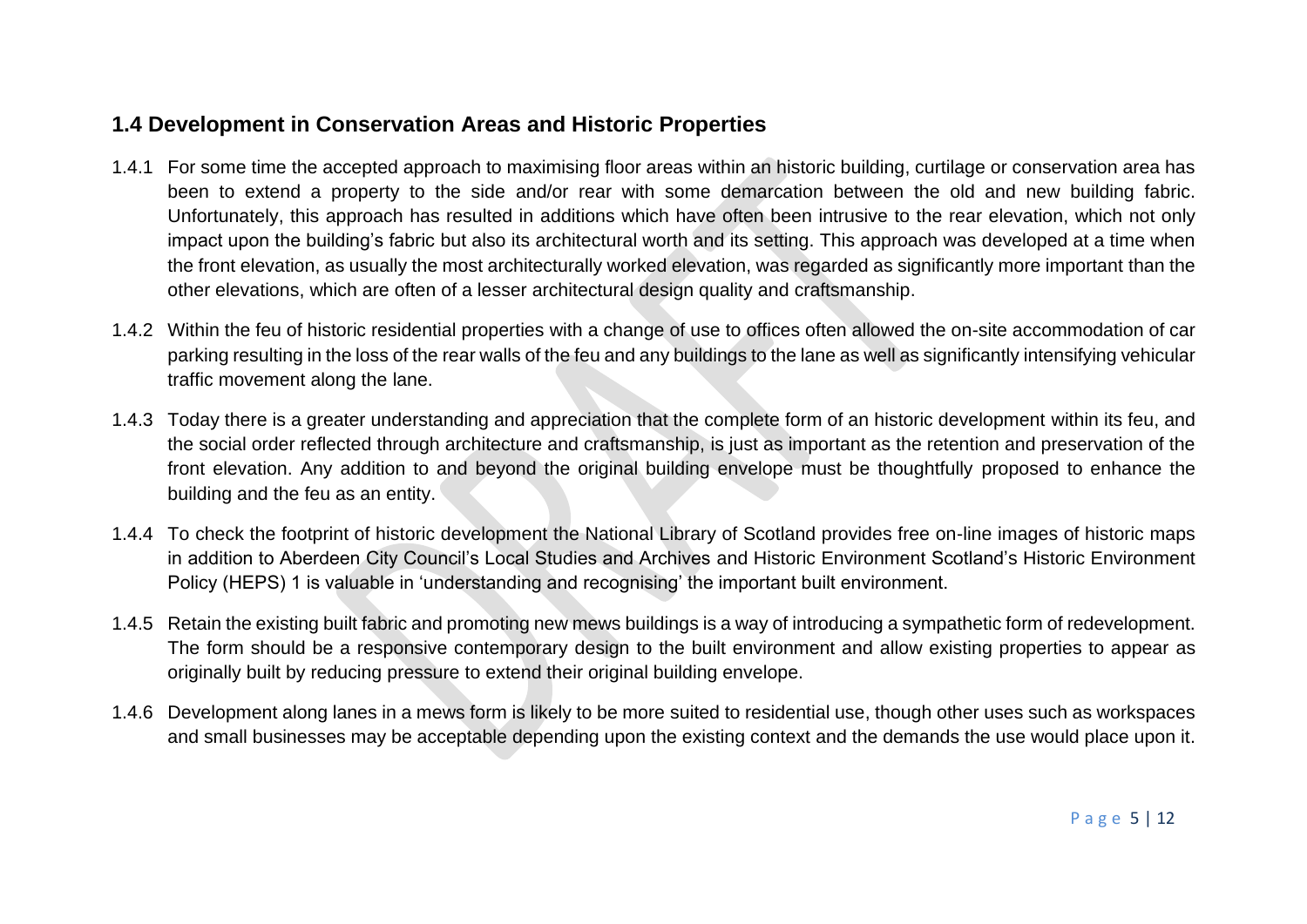# **Part 2 - Policy - Development along a Lane**

The following steps should be taken when scoping the likelihood for development along a lane as part of a comprehensive redevelopment within a feu:

#### **2.1 Step 1 – Find out what was there before**

2.1.1 A useful exercise when exploring options for redevelopment in any historic built environment is to determine the footprint, form and use of what had previously been there. The results will often give direction to what could be an appropriate form of new development representing a new part of a wider whole. This exercise is not intended to limit redevelopment by a comparison to historic footprints but is a starting point for new forms of development and wider place connectivity. If no indication of previous development can be found, it doesn't preclude development proposals being brought forward in accordance with the following steps.

#### **2.2 Step 2 – Recording and Evaluating the Context**

- 2.2.1 Quality development is as a result of an informed approach to design and site capacity by a thorough understanding of the context.
- 2.2.3 The current uses of the lane, the proximity to other buildings and uses, surrounding building heights and materials provide a fundamental basis to start to inform design development proposals and the context evaluation provides the fundamentals for a Design and Access Statement (see Scottish Government's Planning Advice Note 68 – Design Statements) which explains to any interested party the design approach to support a planning application.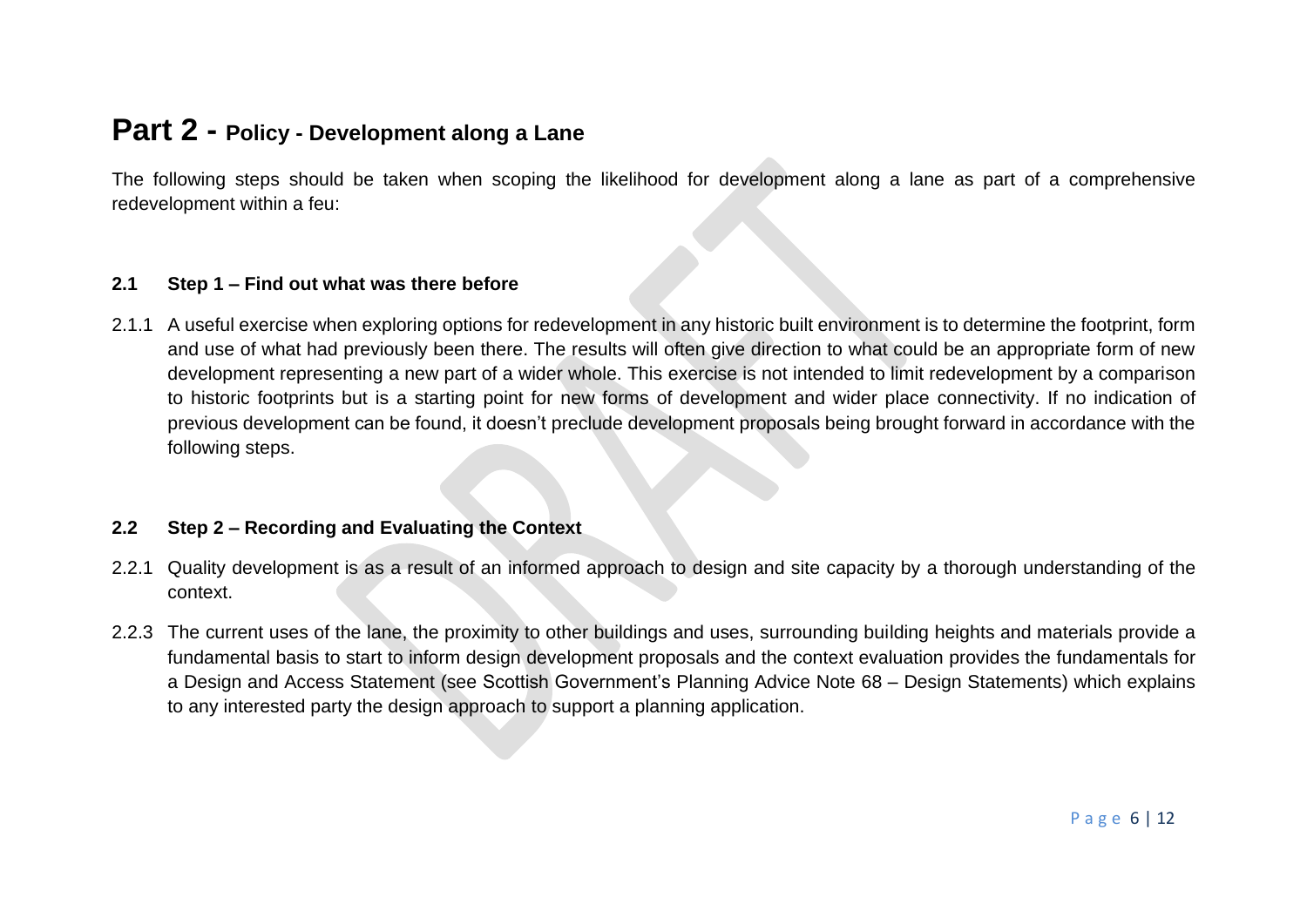#### **2.3 Step 3 - Window to Window Distances**

- 2.3.1 As part of the evaluation of context, the window to window distance between habitable rooms for new development is important and windows must be placed where they do not impose on neighbouring property.
- 2.3.2 Lanes present a creative challenge to provide internal layouts that do not compromise the amenity and privacy enjoyed by residents in nearby property, as well as designing a viable form of development that enlivens a lane with visual interest, has opportunities for natural surveillance and provides a strong demarcation of public and private space. Only in exceptional circumstances will angled windows, and limited in number, be considered as an acceptable design solution.
- 2.3.3 There is considerable variety in the range of widths between the window to window distance of habitable rooms to the properties along the streets and lanes in the city centre could be between 4-6 metres. A comfortable window to window distance of habitable rooms for privacy within the feu between the main building and its mews should be around 12 metres, however each proposal must be assessed on its specific context and intended room use.
- 2.3.4 Lanes are by definition relatively narrow and the placement of windows to habitable rooms on the boundary of a lane must be made in consideration of the existing context, daylight and sunlight receipt as well as overlooking and overshadowing which will also have a material bearing on window displacement which must inform development proposals.

#### **2.4 Step 4 – Amenity Value**

2.4.1 A high level of amenity is necessary for the creation of sustainable quality development and the standard of amenity can be measured by a broad range of considerations. The proximity to existing long-term services in the area including public transport, open space and commercial centres as well as internal space provision and the quality and amount of external space associated within any development are typical considerations. The architectural quality of development is also regarded as having a strong amenity value because it will add to the visual placemaking qualities and townscape aspects of the site and wider area.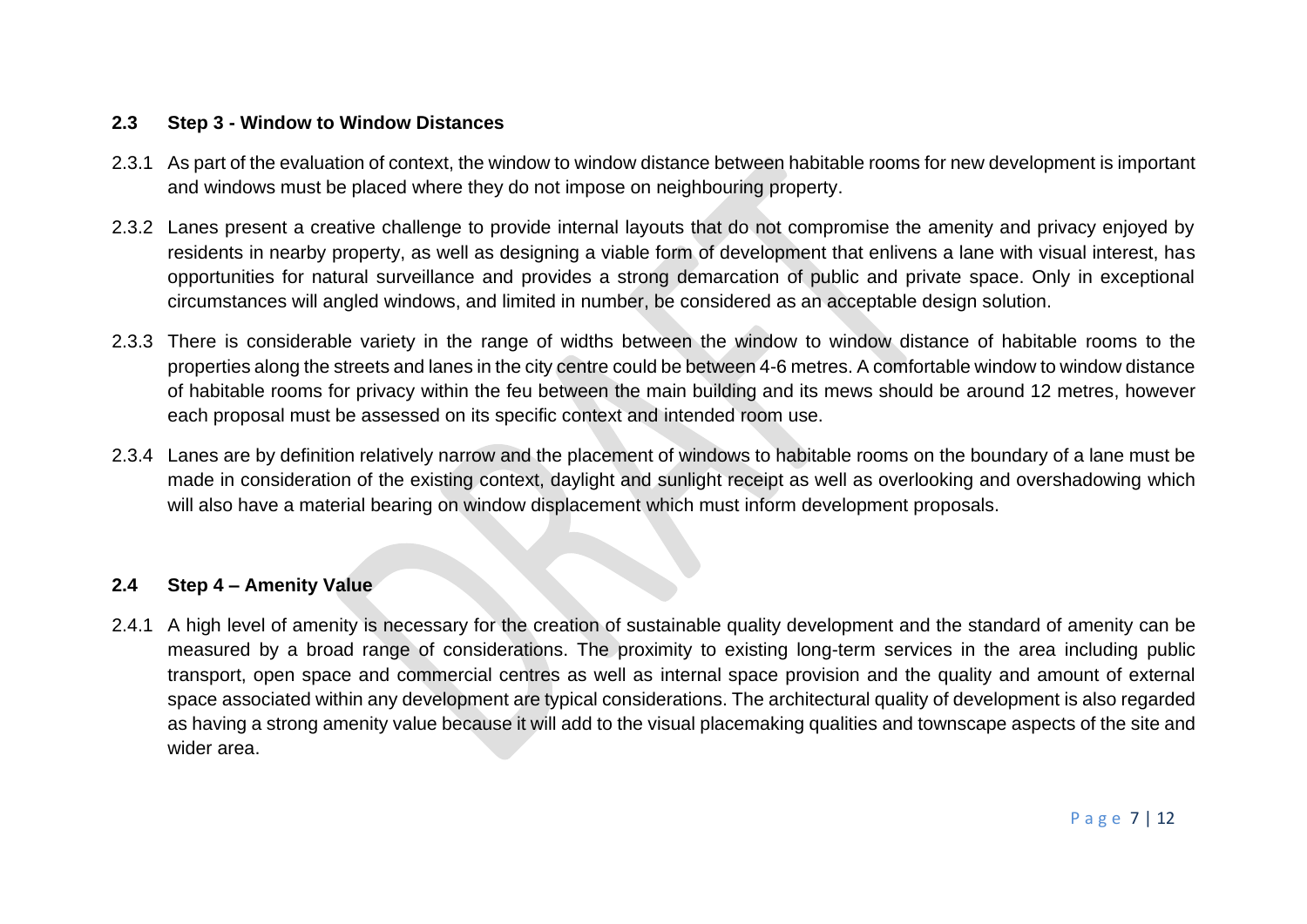- 2.4.2 An assessment of the qualities of the lane as a suitable residential environment need to be made, in addition to the provision of appropriate private and/or communal amenity space. The inclusion of floor to ceiling windows with balconies and ground floor private patio space, as part of a larger communal amenity space incorporating a drying green are key external amenities. Properties with good internal floor areas and with potential for internal storage are also considered as benchmarks of amenity, however, amenity such as aspect and daylight must not be borrowed from an adjacent property.
- 2.4.3 Trees have a vital role in quality placemaking. Tree retention and/or planting significantly contributes to the identity and feel of a place, enhancing the sense of scale, framing views of surrounding buildings and adding seasonal colour and interest. In addition to providing habitat connectivity for wildlife, trees make a significant contribution to sustainable integrated infrastructure, promote value and worth and add resilience to climate change adaptation as well as human health and wellbeing. To ensure we protect our green infrastructure, consideration should be given as to how existing trees, hedges and shrubs can be incorporated into development.
- 2.4.4 Proposals along a lane adopted by Aberdeen City Council, meaning that the lane is maintained by the Council to an acceptable standard, which offer direct unhindered access for waste collection etc. are preferred, otherwise the proposal will need to meet the waste management travel distances. In addition, if a lane is unadopted by the Council, its surface condition, lighting levels and uncontrolled parking, as well as the uses along its length, will have a fundamental bearing on the quality of the environment for residential use. Proposals along unadopted lanes are therefore unlikely to be supported.

### **2.5 Step 5 – How Accessible is the Proposed Site?**

2.5.1 **City Centre and Albyn Place / Rubislaw Conservation Area (part)** – On sites within the city centre in-curtilage parking is discouraged in order to achieve more sustainable modes of travel. This would not preclude the inclusion of car parking in some circumstances, but any need would be assessed against the quality of the environment of the lane, the proposal as a whole and the need for any car club provision in the locality which could provide a communal transport resource.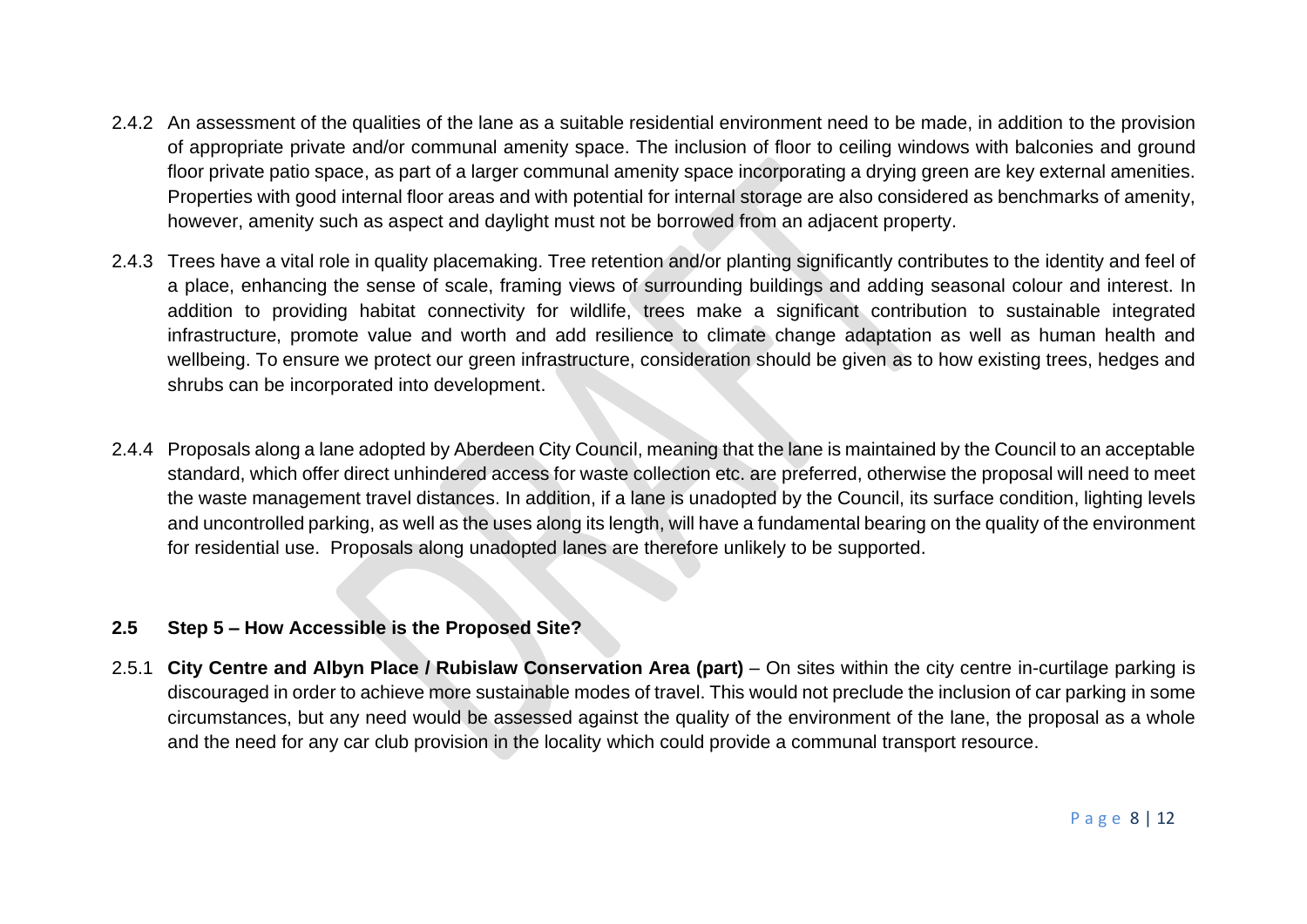- 2.5.2 Within the city centre, vehicle speed is limited to 20 miles per hour, and as the transition of offices to residential use continues, the vehicular activity along lanes should reduce as a cumulative result. The narrow width, and often winding form, of lanes should also mean that they naturally function as shared use areas where no footway delineation is required, however, some refuge will be required in the form of pends or access locations.
- 2.5.3 **Masterplan Zones** Sites within the Aberdeen Local Development Plan's Masterplan Zones should consider in-curtilage car parking in the form of garaging integral to a mews development and with the garaging serving no more than the residence above in order that residential amenity is not compromised. The provision of garaging that serves nearby property will require robust justification.

#### **2.6 Step 6 – Form of Development**

- 2.6.1 Mews buildings offer a form of development that is small in scale but offers large possibilities for the introduction of high-quality new dwellings, and other uses. Mews can also introduce new materials and contemporary architecture to complement existing historic contexts as should have a strong place the development of new masterplanned areas.
- 2.6.2 When designing a new lane the defined characteristics must prevail: relative narrowness; the lack of a footway because of a shared surface carriageway; and with well-defined boundaries on opposing sides usually formed by high walls, hedges or fences. Within an existing environment the characteristics of the built context should prevail. For new masterplanned areas the boundaries should only be formed with high walls, which may be a building, and/or with hedges of species that have blossom and berries, being suitable for pollinators, in order that attractive and sustainable places are created.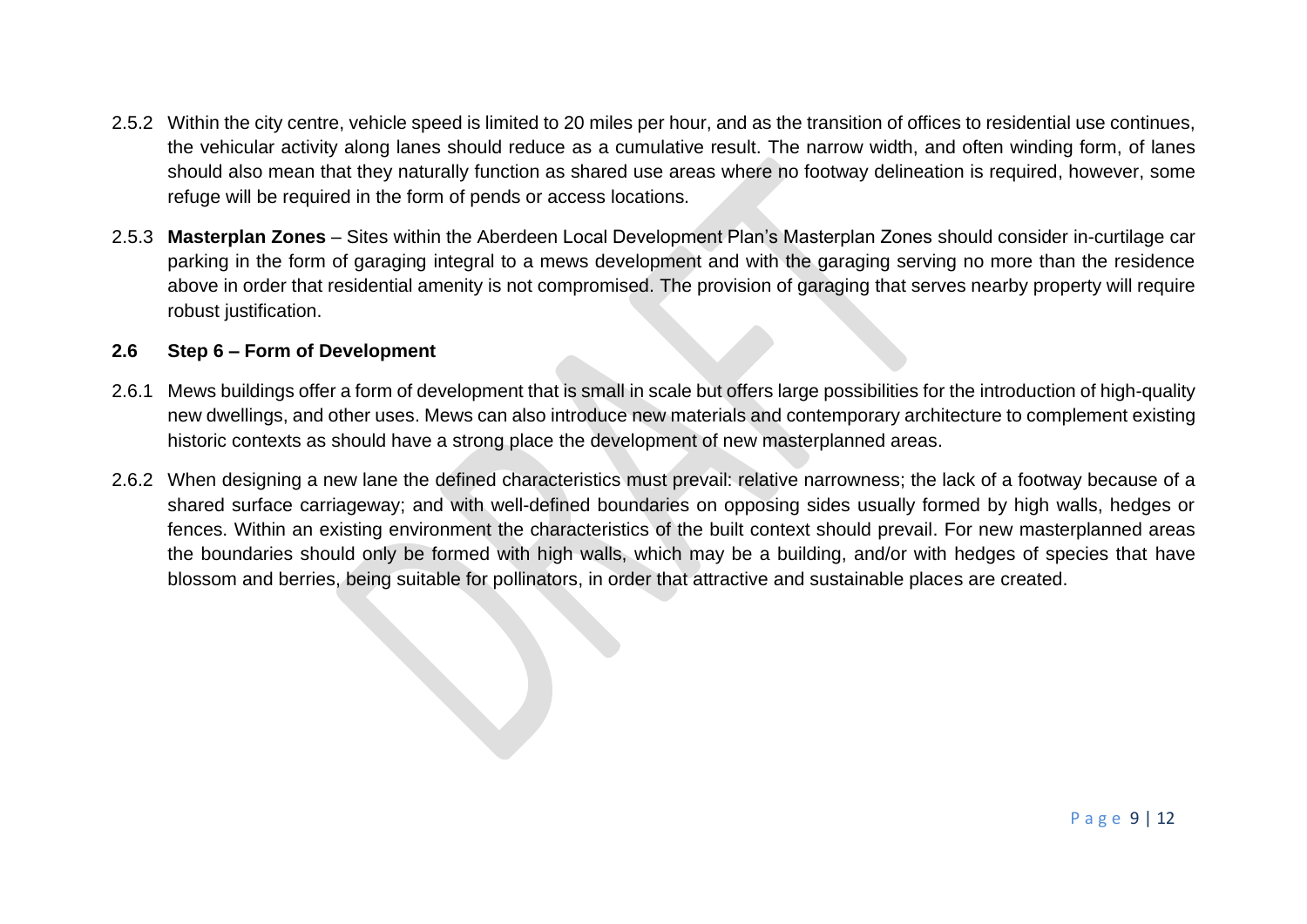# **Part 3 – Design Checklist**

The following steps should be taken when developing proposals for a mews development along a lane:

- 3.1 New mews development along a lane **should**:
	- a. Look to historic context in terms of footprint, orientation, walls, entrances and any other features, as well as referencing any previous building footprint.
	- b. Form a strong boundary to the edge of the lane being the edge of the mews building to maintain the sense of enclosure and define the curtilage.
	- c. Have regard to solar orientation to design in and maximise passive solar gain.
	- d. Where trees are within the site, or within 15m of the site boundary, a tree survey and arboricultural impact assessment will be required compliant with BS5837:2012 'Trees in relation to design, demolition and construction'. (*See ACC Supplementary Guidance: Trees & Woodlands for further information)*.
	- e. Trees form a crucial role within new development and in order to plan for longevity the site constraints must be known so that that an appropriate tree species is selected to provide environmental, practical and aesthetic benefit as well as avoiding overshadowing and significant maintenance implications.
	- f. Respect the built environment context by incorporating existing original boundary walls where they exist and reinstating or reinterpreting them through new development where they have been lost.
	- g. Not prejudice the amenity or servicing of nearby property.
	- h. Be built across the entire feu width, or most of the feu width to maintain the sense of enclosure of the lane.
	- i. Be no more than two domestic stories in height and be equal to or less than 5.6 metres to the ridge line of the roof from the ground floor level in order to maintain a traditional domestic height and scale.
	- j. Be no deeper than 7 metres in order to maintain a relatively narrow footprint in keeping with a traditional mews.
	- k. Have a ground floor public elevation with a robust appearance, with appropriate materials, to reinforce the sense of enclosure of a lane with a defensible edge to the property.
	- l. Have a clearly defined and secure pedestrian access to/through the mews to a private courtyard area.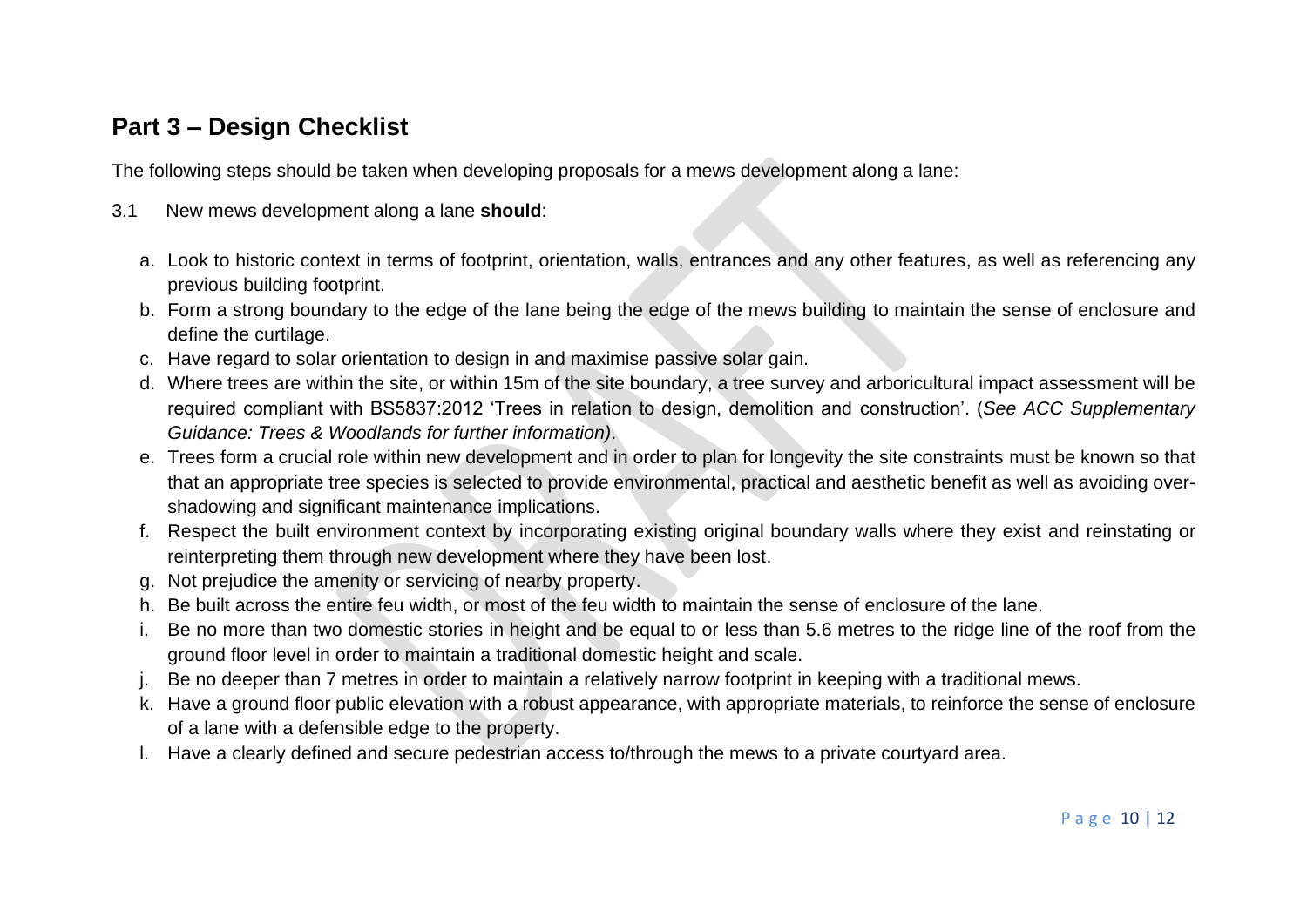- m. Provide an attractive level of external low maintenance hard and soft landscaped amenity space incorporating a drying green / courtyard, both private and communal, to the property and not prejudice, compromise or borrow amenity from neighbouring property.
- n. Be capable of fulfilling necessary daylight and sunlight needs to habitable rooms in accordance with British Research Establishment (BRE) standards.
- o. Provide for all servicing requirements such as bicycle storage and waste management facilities in accordance with the Aberdeen Local Development Plan being private, secure, enclosed and off-street.
- p. If the site is within a conservation area and is likely to involve the removal of a tree(s) the agent must give notice to the Council to allow consideration of the proposal and for the Council to respond within 6 weeks with either a Tree Preservation Order or with no objection to tree loss.
- q. Be sited off a lane that is adopted by Aberdeen City Council in order that the surface quality and street lighting of the lane is of an acceptable standard for accessibility and that the environment is controlled. If a lane is unadopted there is less likelihood of proposals for development being supported.
- r. Have an upper floor of a stepped or canted form to reduce any potential over-bearing to the lane and to allow for architectural expression, depending upon the construction materials used.
- s. Provide for natural surveillance across the lane without compromising the privacy of habitable rooms in nearby residential property, and for sight-line analysis to be provided in the Design and Access Statement.